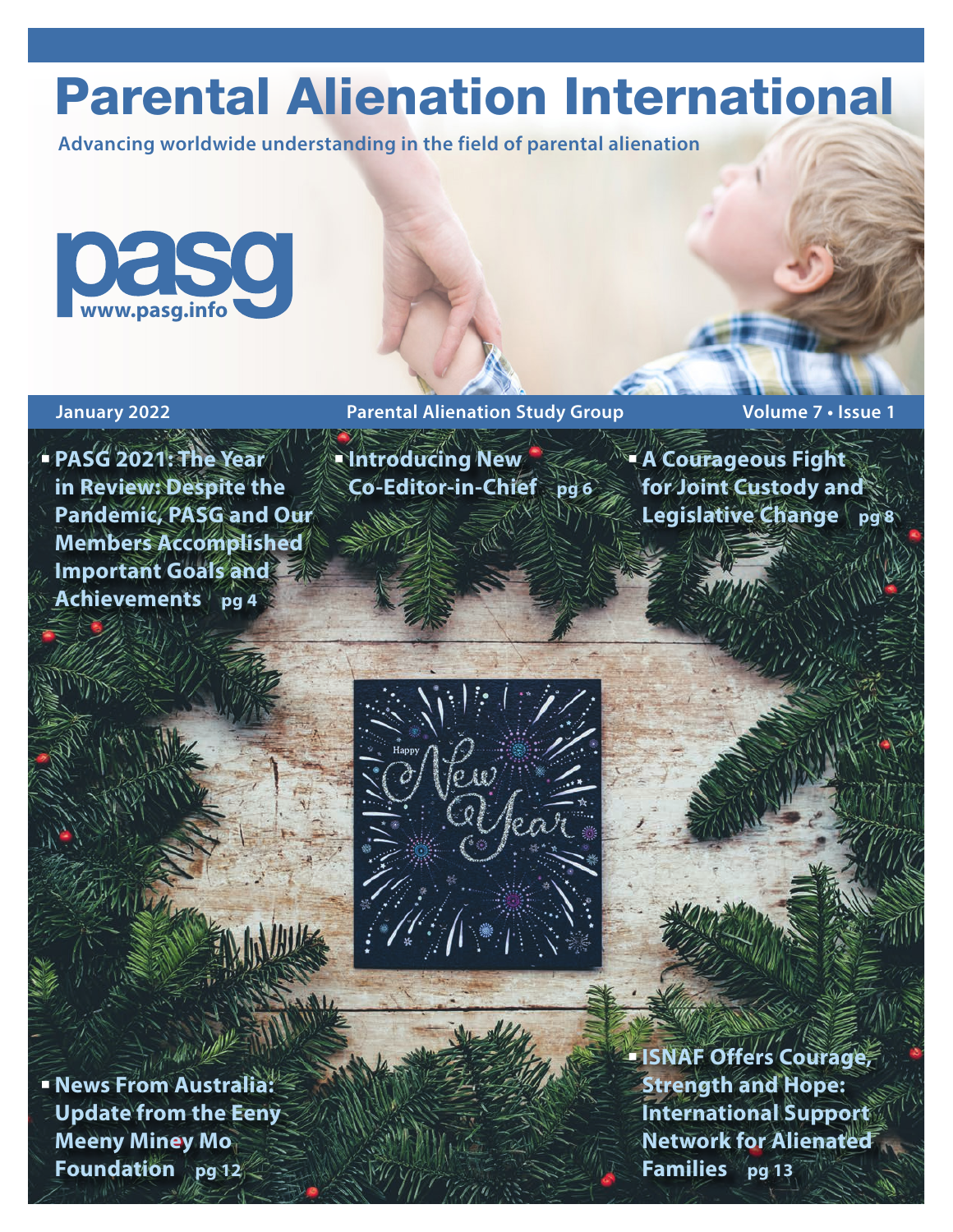#### News About PASG

- **3 Editorial: Best Wishes for the New Year** *Mandy Matthewson and Donna-Maria Logue*
- **4 PASG 2021: The Year in Review: Despite the pandemic, PASG and our Members Accomplished Important Goals and Achievements** *Dr William Bernet*

#### Feature Articles

- **6 Introducing New Co-Editor-in-Chief** *Donna-Maria Logue*
- **8 A Courageous Fight for Joint Custody and Legislative Change** *Borja Brañanova*
- **12 News From Australia: Update from the Eeny Meeny Miney Mo Foundation** *Amanda Sillars and Mandy Matthewson*

#### Columns

- **13 ISNAF Offers Courage, Strength and Hope: International Support Network for Alienated Families**  *Cindy Hirsch*
- **15 Recent Publications** *Compiled by Robert Ferrer*

#### **Departments**

- **16 Contact Information for PASG Officers and PAI Editors**
- **17 About the Parental Alienation Study Group**
- **17 About** *Parental Alienation International*

*Cover Photo by Annie Spratt • Unsplash*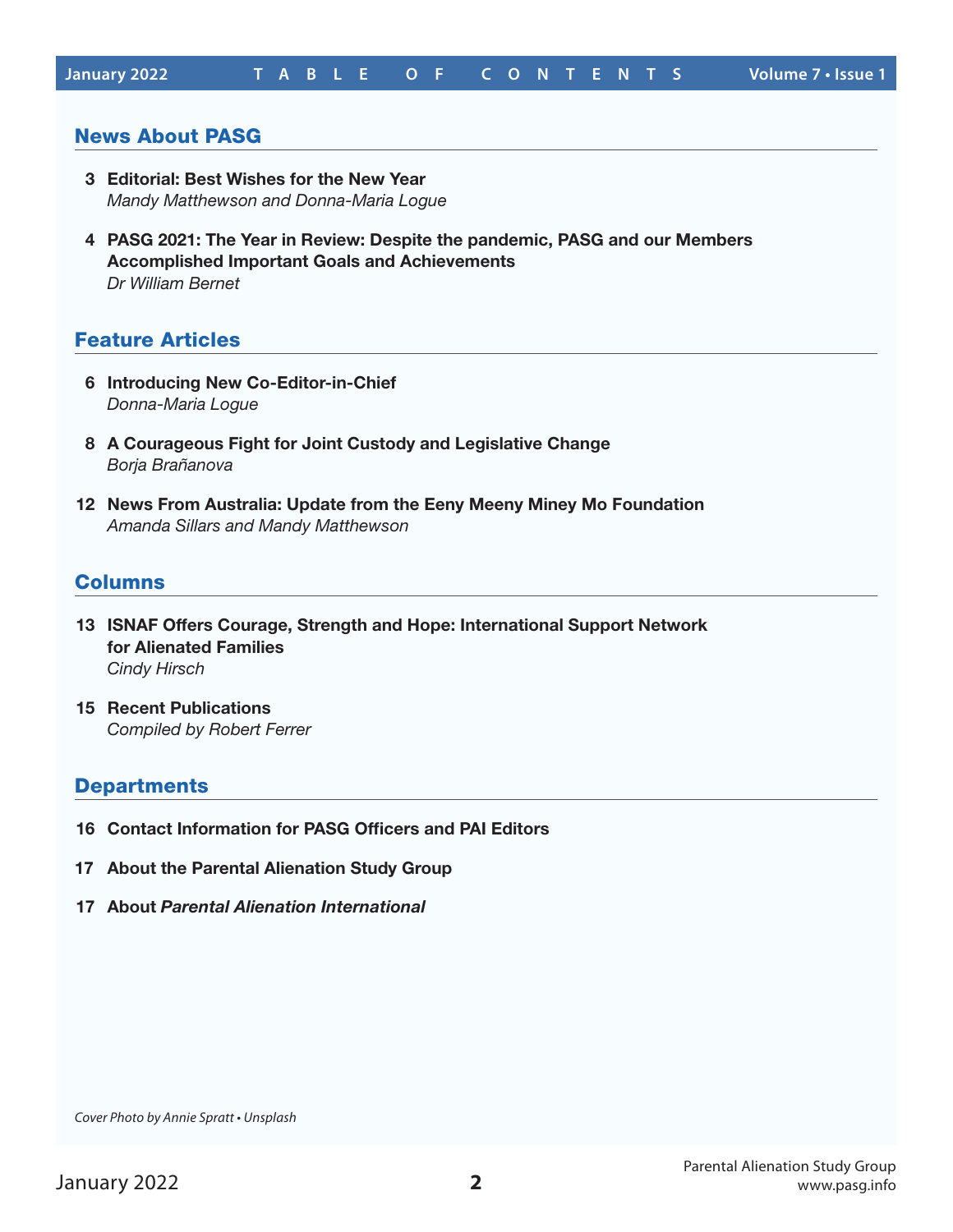## **Best Wishes for the New Year**

#### *By Mandy Matthewson and Donna-Maria Logue*

#### WELCOME TO THE FIRST ISSUE of the *Parental Alienation International* for 2022.

Firstly, I would like to welcome Donna-Maria Logue to the role of co-editor in chief of the *PAI*. Donna-Maria and I will work together with our column editors to keep bringing you the *PAI*. I look forward to working with Donna-Maria and sharing this role with her. Donna-Maria is the founder of La Dolce Vita Project in Derry City, Northern Ireland. In this issue, you will read more of the excellent work being carried out by La Dolce Vita Project and their beneficiaries on The Domestic Abuse and Family Proceedings Bill, The Protection from Stalking Bill and an All Island Parental Alienation motion within the *PAI* articles.

This issue of the *PAI* begins with Dr Bernet's annual review of 2021, detailing the wonderful accomplishments of 2021. You will find within the report resources available to you. There is also a section calling on PASG members to update their details. Information on how to do this and who to contact is provided.

Borja Brananova from Asturias, Spain, a member of CEMIN and Regional Ambassador for Contemporary Family Magazine (USA) explores his 5-year journey for Joint Custody within Dubai court, Broja continued work for Legislative Change. You will also read the Borja family case, the work of the team involved which was proposed for the Princess of Asturias nomination in the category of Concorde back in 2019.

Amanda Sillars, Founder of The Eeny Meeny Miney Mo Foundation, Australia details the background to setting up this foundation and Australia's Parental Alienation Day. She provides an update on support provided, webinars hosted and news on their recent petition to have parental alienating behaviours recognised as child abuse and family violence. Fantastic work indeed.

Sadly, this is Cindy Hirsch's last Targeted Parent Column. Cindy has been working with Josie Sinnamon on this column. We thank them both for their incredible work. In her final column, Cindy reflects on the accomplishments of the International Support Network for Alienated Families throughout 2021; acknowledging the great work of their founder Karen Lebow who sadly passed away earlier this year. *PAI* wish to take this opportunity to extend our condolences to her family and friends at ISNAF. Details and the links to Karen Lebow story, the work of ISNAF can be found within the column.

If you are interested in the role of editor of the Targeted Parent Column, please contact Dr Mandy Matthewson – Mandy.Matthewson@utas.edu.au

Robert provides the Recent Publications Column with more interesting publications for us to read.

As you can see there is a mountain of fabulous work being conducted on parental alienation worldwide. We wish you all an abundance of health and wellness throughout 2022. Let us all continue working together in the best interest of our children.

Happy New Year. ■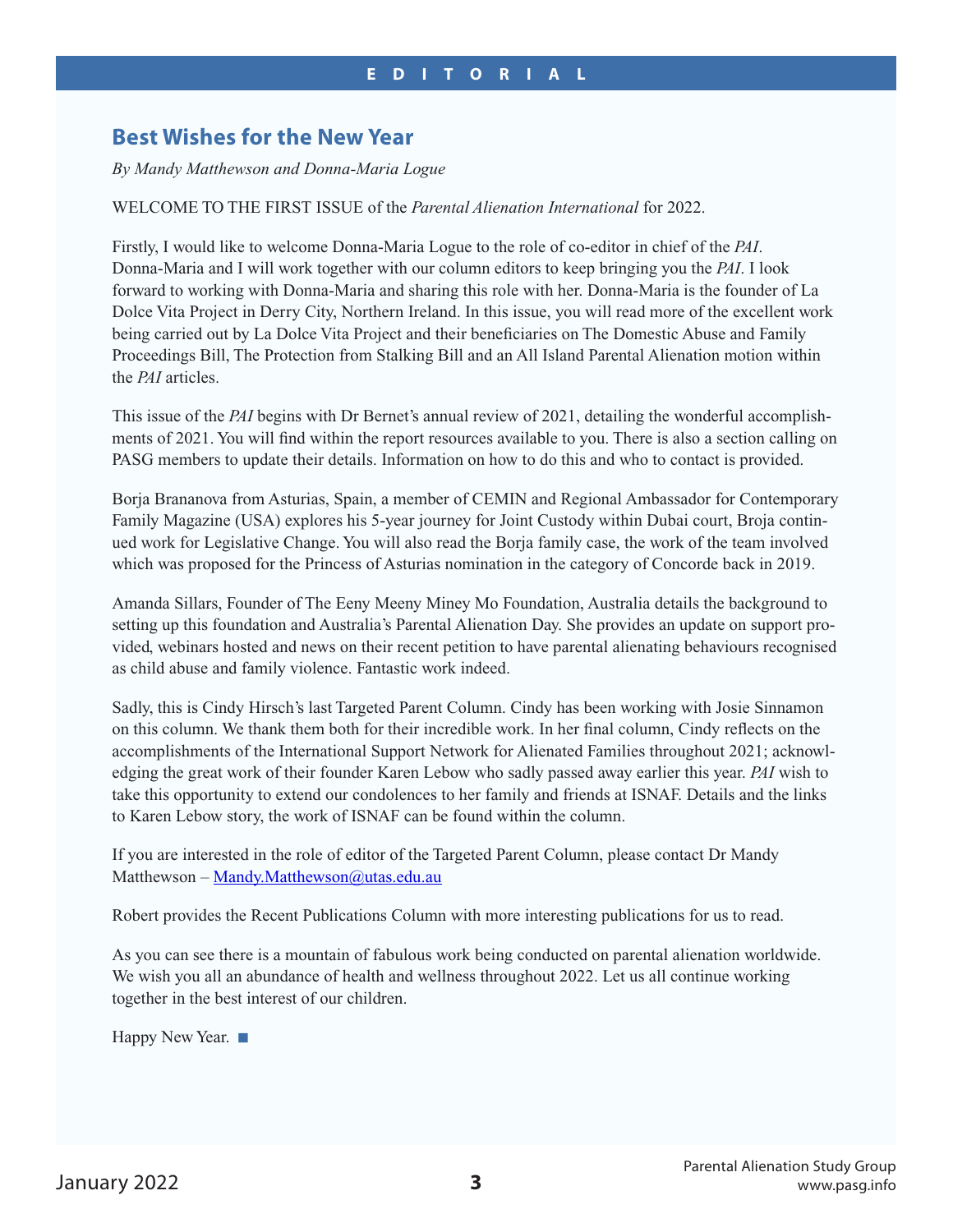#### **PASG 2021: The Year in Review: Despite the Pandemic, PASG and THE LOST III INCREMIT INCORRET ALIENATION STATES AND ALIENATION CONTROLLIER ALIGNATION CONTROLLIER STATES AND M**<br>Our Members Accomplished Important Goals and Achievements cui members Accompusited important duais and Acmevements

By William Bernet, President, Parental Alienation Study Group

**Accomplished Important Goals and Achievements** 

THE PARENTAL ALIENATION STUDY GROUP—and most other organizations—was constrained by the<br>COVID-19 and to in Article 2021. Meanth data are we well are appealing to the part lacend in investor to occur COVID-19 pandemic during 2021. Nevertheless, our members remained active and logged in important accom-<br>plickwasts sitteally if not face to face. plishments virtually, if not face-to-face.  $2012$  most of the presenters and some audience members at the person members at the person of person, but most participants at the person of  $\mu$ 

We originally planned for our conference to occur in Brussels, Belgium, in 2020. We had to postpone the event because of COVID-19, but PASG 2021 did occur in Brussels in September 2021. Most of the presenters and some audience members attended in person, but most participants engaged the conference online. The presentations were translated simultaneously into Dutch, German, French, and English.

The membership of PASG increases each year. Prospective members learn about PASG through our publications, our website, and by word-of-mouth from current members. We welcome members from the international properties of a properties from Guatemala, Singapore, and South Korea. We ended the singapore, and South Korea. We en community and now have representatives from 64 countries. During 2021, PASG added members from Guatemala, Singapore, and South Korea. We ended the year with about 870 members. year with about 870 members. me members from the international community and now have represented the international community and non-



PASG members should check their own brief description (80-word limit) in the publicly accessible List of Members. Go to the website www.pasg.info, then to Resources, and then select the page called PASG Members. Check the paragraph about yourself and if changes are desired, contact our secretary, Brian Hart, brianhart123@gmail.com. Since this document is available to the public, let Brian know if you do not want to be listed there.

Also, on the public side of the website, visitors can find over 80 books published by PASG members. For individuals who may want to make a purchase, each individual book links to www.amazon.com or some other vendor. We try to keep this information up to date. Let me know if information about your book needs to be added or adjusted in some way. Contact me at  $\frac{william.bernet@vume.org.}$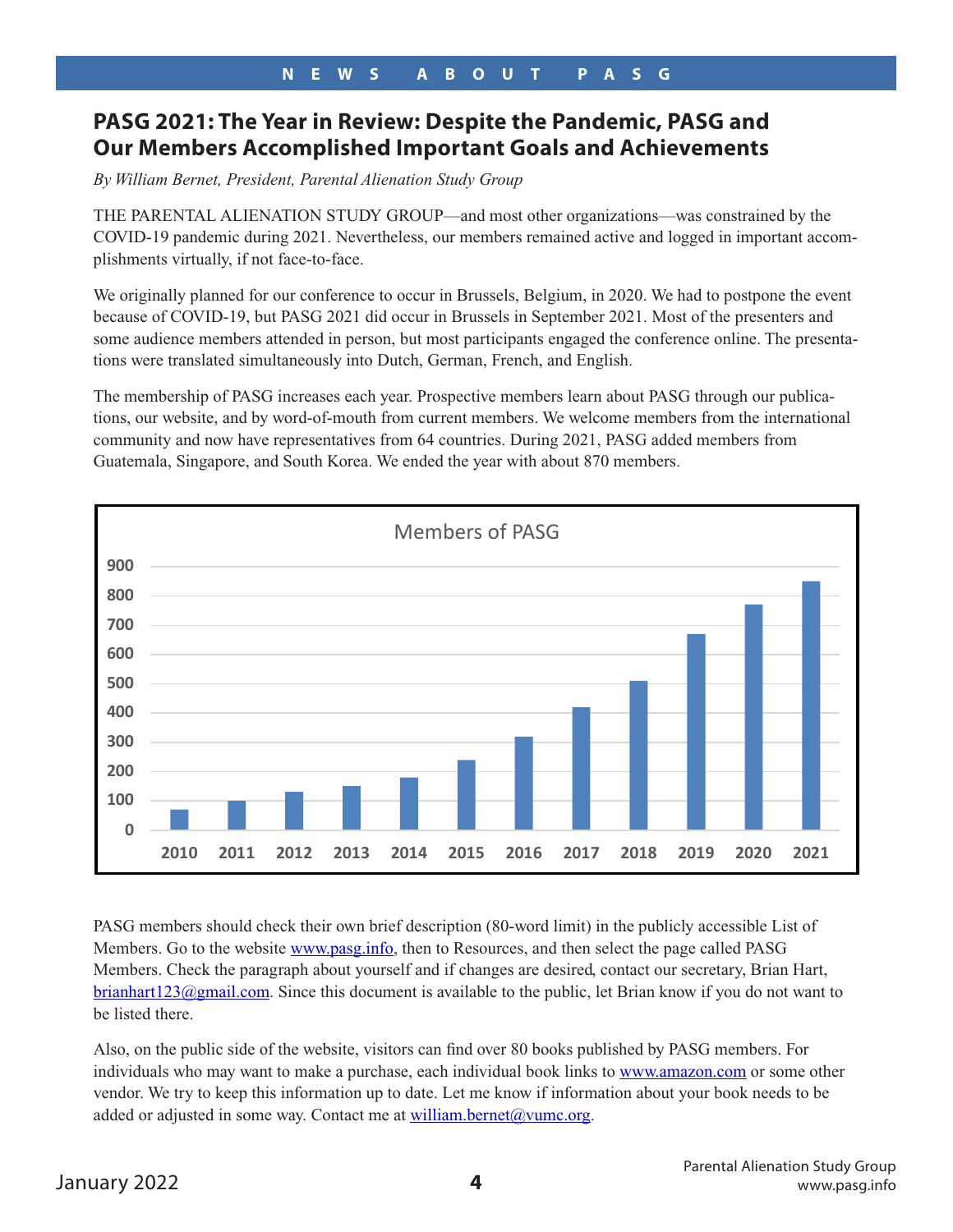Despite the COVID-19 pandemic, there were important events and conferences in 2021 that addressed topics related to parental alienation:

- March 2021: A new magazine, *Contemporary Family*, was launched. See: https://contemporaryfamilymagazine.com/. The magazine was created by PASG member Mark Roseman and numerous PASG members have contributed articles.
- April 2021: Happy Parenting Malta presented a one-day conference regarding parental alienation, both in person and online. Speakers included PASG members Brian O'Sullivan, Brendan Guildea, Philip Marcus, Shawn Wygant, and Charlie Azzopardi.
- April 2021: International Parental Alienation Awareness Day was observed throughout the world. PASG member Ricardo Simões created a unique poster that was endorsed by more than 50 organizations.
- May 2021: Family Access Fighting for Children's Rights held a two-day conference, "Helping Courts Understand the Phenomenon of Alienation." Participants included PASG members Colleen Murray, Steven Miller, Ashish Joshi, Robert Hoffman, Linda Gottlieb, Jennifer Harman, and William Bernet.
- May 2021: Practitioners in St. Petersburg, Russia, organized the "International Scientific and Practical Conference on the Issue of Parental Alienation."
- June 2021: The Nehru Centre, London, United Kingdom, presented a Global Parents Day Special Event, "Parental Alienation: A Silent Epidemic." This program was organized by PASG member Rakesh Kapur.
- June 2021: Association of Family and Conciliation Courts (AFCC) presented an online conference, "When a Child Rejects a Parent, Are We Part of the Problem or the Solution?"
- October 2021: Children 4 Tomorrow presented their 4th annual symposium, "Exposing the Deep Dark Roots of Parental Alienation." PASG members who made presentations: Wendy Perry, Mark Roseman, Petra Deeter, Michelle Jones, and Stephen Morrison.
- November 2021: Association of Family and Conciliation Courts (AFCC) held a conference live—in Cincinnati, Ohio. PASG members Amy J. L. Baker, Jennifer Harman, Edward Kruk, and William Bernet participated.
- November 2021: International Men's Day Conference occurred in Toronto, Canada. Participants included PASG members Jerome Teelucksingh and William Bernet.
- November 2021: The "Peaks of Parental Alienation" occurred near Obidza, Poland, in the mountainous area of that country. Social activists strive beyond political divisions to heal the legal and family situations of Polish children.
- November 2021: Family Access Fighting for Children's Rights presented "Coping with the Holidays – 2021." Presenters included PASG members Steven Miller, Colleen Murray, Linda Gottlieb, and Robert Hoffman.

Finally, perhaps the most important event during 2021—related to parental alienation—was the inauguration of the world's first academically accredited postgraduate course in parental alienation studies. This course is a collaboration between the Institute of Family Therapy in Malta and Parental Alienation Europe in Ireland. The course is presented in person and online over one weekend a month (Saturday and Sunday) for ten months. During 2021–22, the students came from Malta, Ireland, U.S., U.K., Canada, Iceland, Russia, New Zealand, Australia, and Hong Kong. If you want information regarding the course during 2022–23, contact Brian O'Sullivan at  $brain@changes.ie.$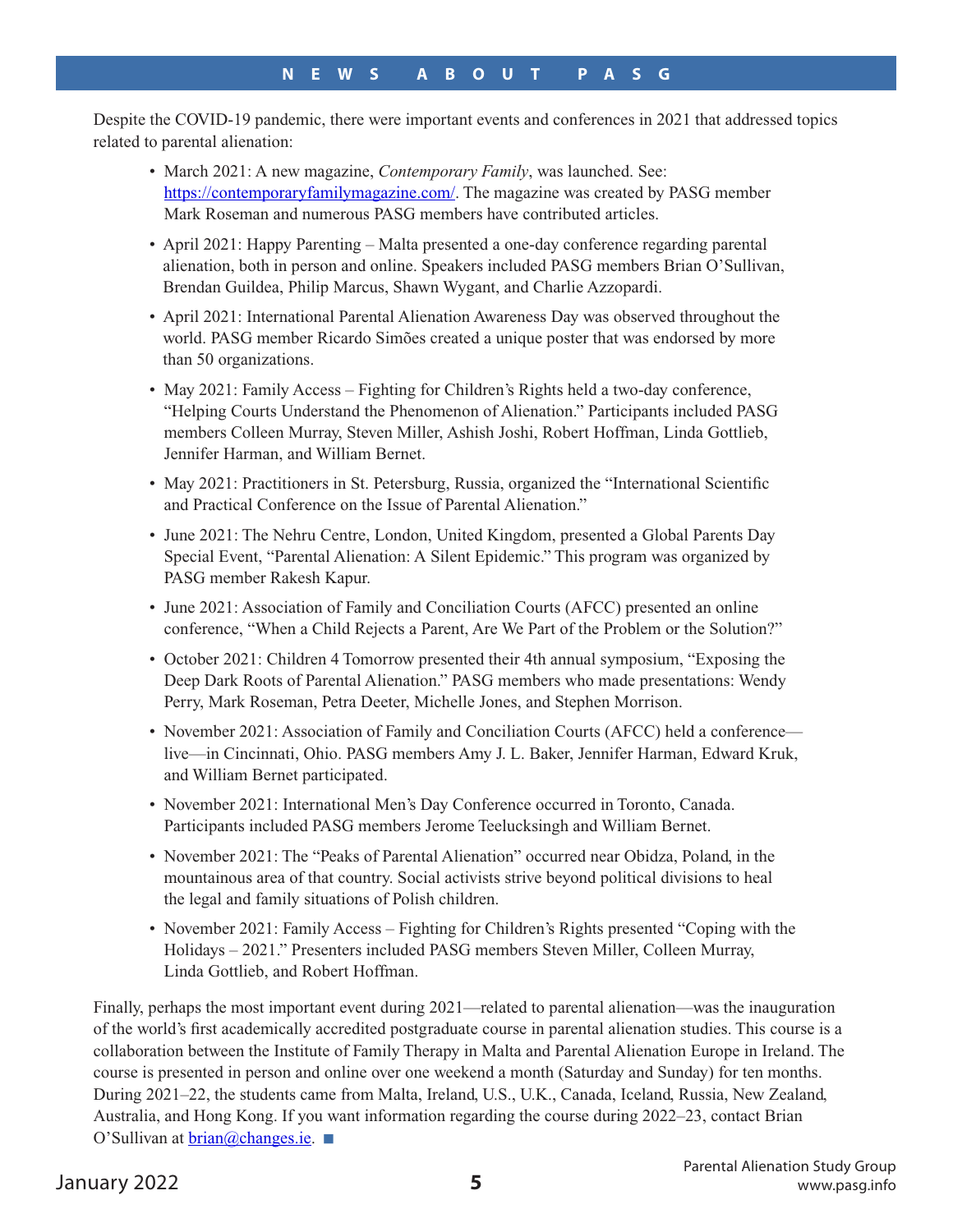## **Introducing New Co-Editor-in-Chief**

#### *By Donna-Maria Logue*

I AM DELIGHTED TO JOIN the *PAI* and look forward to this new experience which I have no doubt will bring many new opportunities.

Let me tell you a little about me. I am a mother of 3 absolutely fabulous children. I am also a grandmother of 2 adorable little ones, who I must say melt my heart with just a smile. My children and grandchildren will always be the passion that drives my life daily. They are my guiding lights.

Professionally I am the founder and Director of Services of La Dolce Vita Project, non-gender domestic abuse and parental alienation charity based in the beautiful city of Derry, Northern Ireland.

I am a member of The British Association of Counselling and Psychotherapy (MBACP). Currently advancing my professional training in mediation. I have gained over 7 years' experience working with people effected by domestic abuse, violence and or parental alienation.

Setting up La Dolce Vita Project was an easy choice. The very reason I set the charity up was based on my own lived experiences, no one was listening, there was a lack of insight, understanding and empathy among professionals. It scared me to my core. I became curious why those professionals whom many trust appeared to turn a blind eye to parental alienation and why so many within the domestic abuse sector would not acknowledge or accept its existence.

From my perspective as a mother, I had more than a story to share. Therefore, I made the decision to set the charity up on my own from my bedroom. It was very clear to me that if I didn't start to talk of the problems I had seen through my experiences of domestic abuse, services involved and the family courts, children were going to continue to be placed at risk of serious harm.

I made the decision to become in some way the solution because I had lived experience of or had been witness to mental health and legal professionals who were enabling parent child relationship problems to fester.

The journey of La Dolce Vita Project has been going from strength to strength since established in January 2016, despite lack of funding and working tirelessly to fundraise to keep our doors opened. I have created and adapted educational workshops, held conferences on parental alienation to raise public awareness on this serious child protection issue. To date I have successfully educated over 1500 beneficiaries in the topic of parental alienation.

Since September 2020 we have been actively campaigning to have a parental alienation motion passed across all councils within Northern Ireland and across Ireland seeing Derry City Strabane District Council passing the first motion of its kind, then a number of months later Fermanagh and Enniskillen District Council.

The aim was to have an all-island approach to the campaign. Alongside Alienated Children First, who progressed with the campaign within the south of Ireland have successfully seen 32 counties pass a similar motion. This campaign is ongoing.

Alongside Parental alienation Europe in November 2020 we hosted the first online parental alienation conference in Northern Ireland.

Over the years I have, alongside beneficiaries of La Dolce Vita Project, campaigned for the inclusion of parental alienation within The Domestic Abuse and Family Proceedings Bill.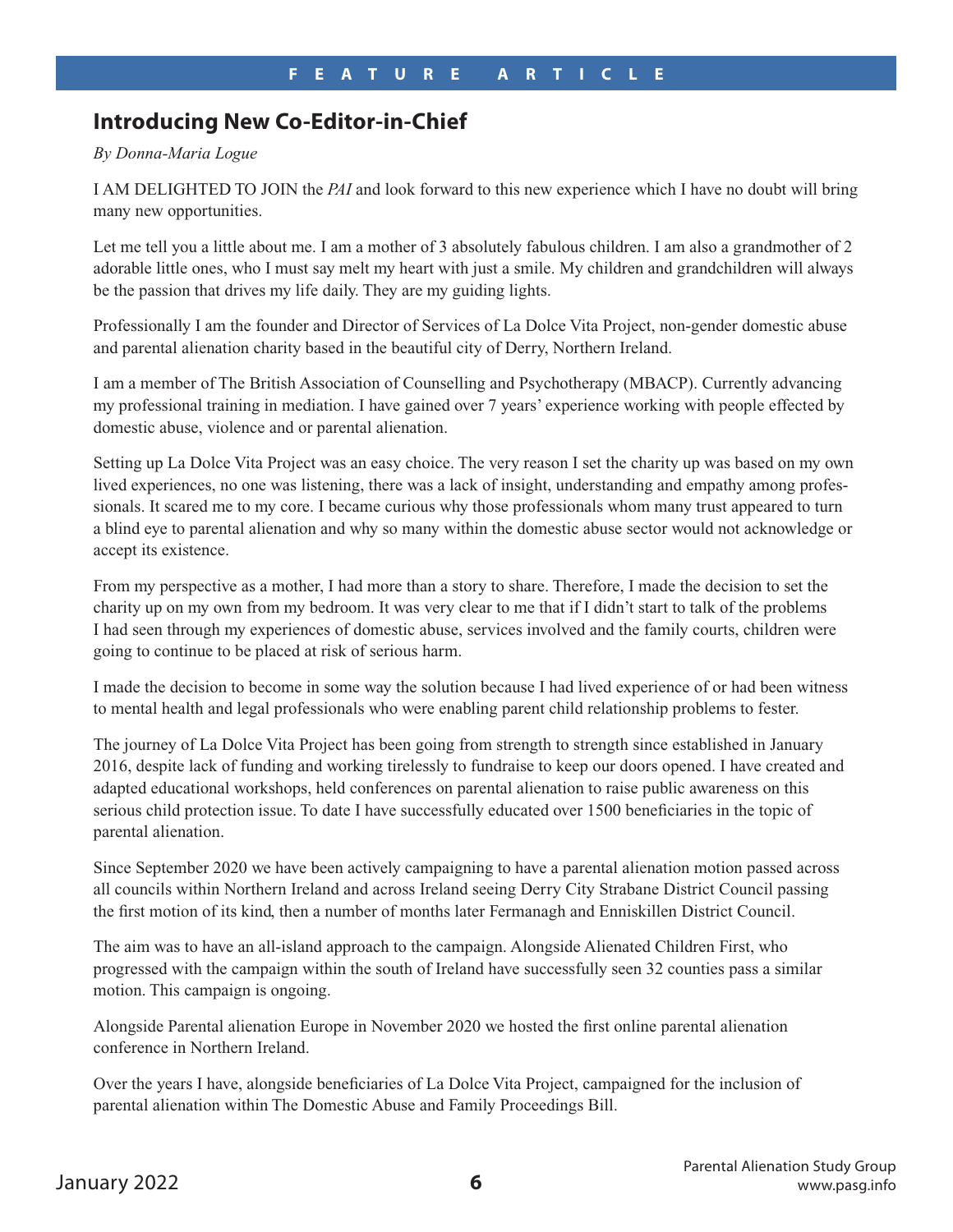Justice Minister Naomi Long comments on parental alienation (9th Dec 2021):

*"On the issue of parental alienation, one parent should never make use of a child to abuse*  the other parent. Therefore, consider it appropriate that patterns of this type of behaviour *definition* by the *definition behaviour could be deemed to be abusive behaviour, and potentially captured by the new domestic abuse offence once it is in operation late February".* "*On the issue of parental alienation, one parent should never make use of a child to*  abuse the ussue of parental allenation, one parent should never make use of a child to abuse of the state that p<br>The patterns of the constant patterns of the constant of the constant of the constant of the constant of the

Extending on from the work on the domestic abuse and family proceedings bill, La Dolce Vita Project parental alienation sub-committee members are actively lobbying for a number of recommendations to be included in the up and coming Protection from Stalking bill. Extending on from the work on the domestic abuse and family proceedings bill, La Dolce Vita Project <mark>f</mark> Recommendation 1: To make use of a child to spy on, and or cause fear alarm or distress on to

Recommendation 1: To make use of a child to spy on, and or cause fear alarm or distress on to another.

Recommendation 2: To make use of a child communication devices to spy on another person to cause fear, Recommendation 2: To make use of a child communication devices to spy on another person alarm or distress.

I have been trained to write court position and witness statements which I have tailored within my own parental I have been trained to write court position and witness statements which I have tailored within alienation consultancy work to support the parents I am blessed to walk this journey with.

I have never claimed to be an expert in the field of parental alienation, in fact I am very much in my infancy. With this said, my greatest learnings have been from the parents and grandparents who I am privilege to share their journey with. Their same with their same been from the parents and parents and parents and parents and parents and parents and parents and parents and parents and parents and parents and parents and parents and paren

It is an honour to now be a part of *Parental Alienation International* and wish to extend my sincere thanks to Mandy Matthewson and Bill Bernet for this welcomed opportunity. sincere thanks to Mandy Matthewson and Bill Bernet for this welcomed opportunity.



**Donna-Maria Logue**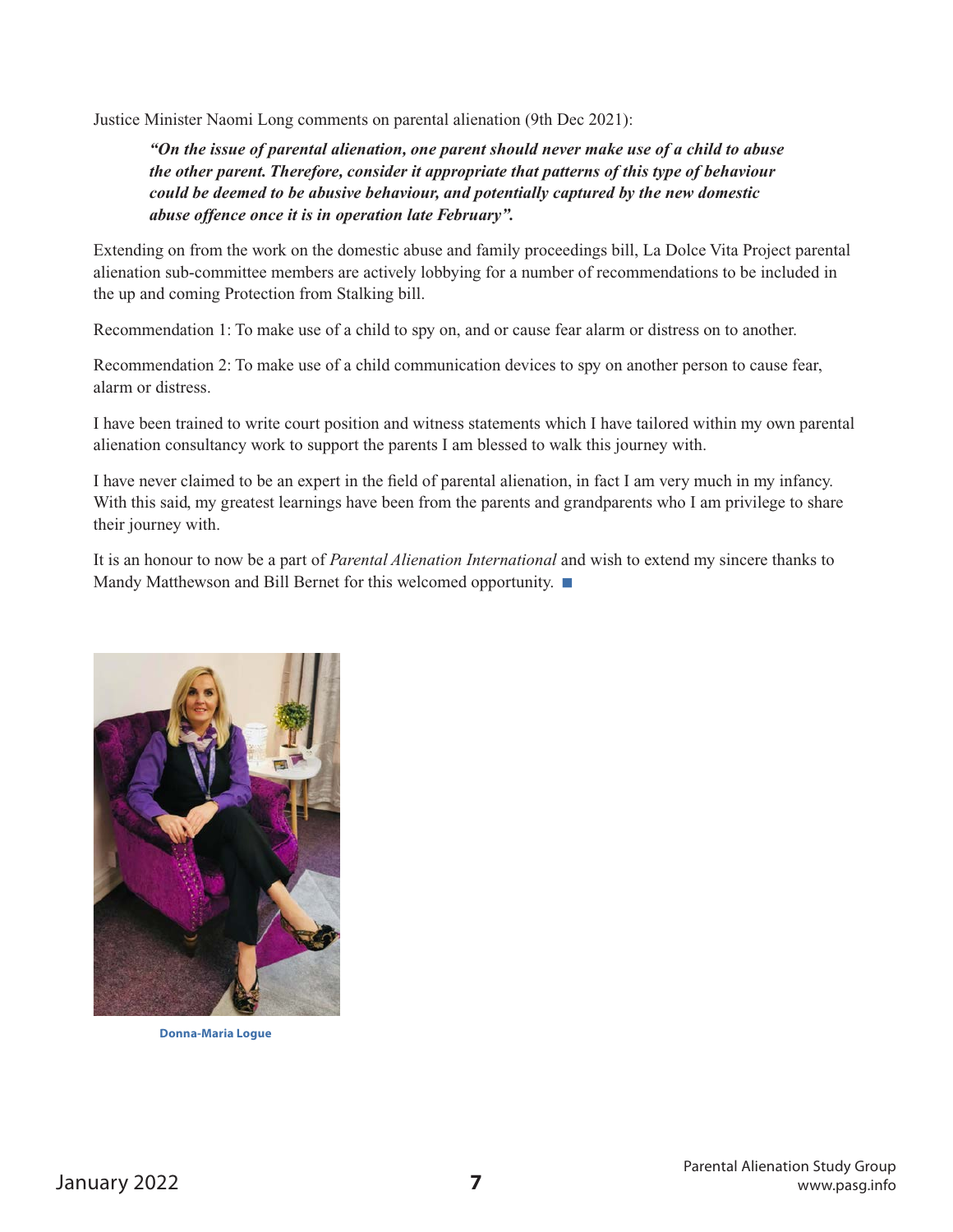# **A Courageous Fight for Joint Custody and Legislative Change**

#### *By Borja Brañanova*

MY NAME IS Borja Brañanova. I am a Spanish father from the Asturias region. I was born in Oviedo, the capital city, in 1973. I grew up within a multidisciplinary family who positively influenced my development. The best I absorbed from all of them was a sense of altruism, respect for all and their personal contributions to others in connection with their careers, not expecting anything in return.

With the same social spirit and with a vision to contribute to major changes in the field of children's rights, I became a member of PASG, CEMIN (Spain) and later Regional Ambassador for Contemporary Family Magazine (USA). By doing so, I wish to encourage individuals globally to actively participate in a necessary respectful revolution in family laws wherever possible, with hope and without expectations. Currently, 60% of the world's population is under 15 years of age. Therefore, our goal and best interest is to benefit minors while supporting the contemporary emotional development of the larger portion of humanity and so on humanity's future.

For those interested in CEMIN, it is a Spanish interdisciplinary organization of social initiative. CEMIN offers interpretative and indicative criteria from an independent vision of what constitutes the best interests of children and teenagers in the different scenarios of professional intervention that condition their well-being: social, judicial, training, educational, and health areas. Web: https://cemin.org/

The motivation to join CEMIN and PASG is rooted in the fact that I faced a divorce in Dubai, UAE, where I live and work. Unfortunately, I had to learn like anyone else, the hard way, and before I came to know I was facing a divorce in an Islamic-Sharia Family Court, I began to experience many strange actions and behaviours in my family that directed me to request advice in the fields of psychology and psychiatry. I commenced to learn about cognitive behavioural therapies, and mental health issues, in particular depression and bipolar disorder.

The divorce proceedings started in 2016 and ended in 2020 (5 years). I learnt in the very beginning of 2015 that the possibility for me to be with my children from there on was legally almost impossible as our son was less than 2 years old and our daughter a few months old. The reason for that is the local jurisprudence and regulations, that assign different roles for men (guardian) and women (custodian). The usual is to assign sole custody to a woman till minors reach certain ages, and in the case of girls, till they marry a new man who will be the new guardian, shifting the guardianship from the father to the husband. In the case of family disputes and marriage dissolution, where families choose not to maintain ties, the children are assigned solely to one parent and are insulated from the other parent and their family with very few short visitations per month. Family counselling and guidance are unavailable.

As an expat in a Middle Eastern country, I found this situation unbearable, and seeing clearly that our children would lose the opportunity to grow as I had, I began to seek advice on how to deal with the situation and how to pursue a logical change, at least for the non-Muslim community. In Dubai, society is very diverse, so I did understand the complexity of having a common legal umbrella for all the residents and nationals. Polygamy and other cultural elements have an impact on family structure and the effects of dissolutions, so the legal system has mechanisms in place to ensure minors are assigned to a liable party and financial support is always assigned to the minors' guardians.

Due to the age of the children, the legal framework, and the lack of supportive jurisprudence in this regard, I had to perform differently, and I made the best decision of my life. I refuted to litigate confrontationally to apply for sole custody and I worked to demonstrate to the court system that it was not in the best interest of the children to be removed from either parent. In joint custody, all become winners, where in sole custody, many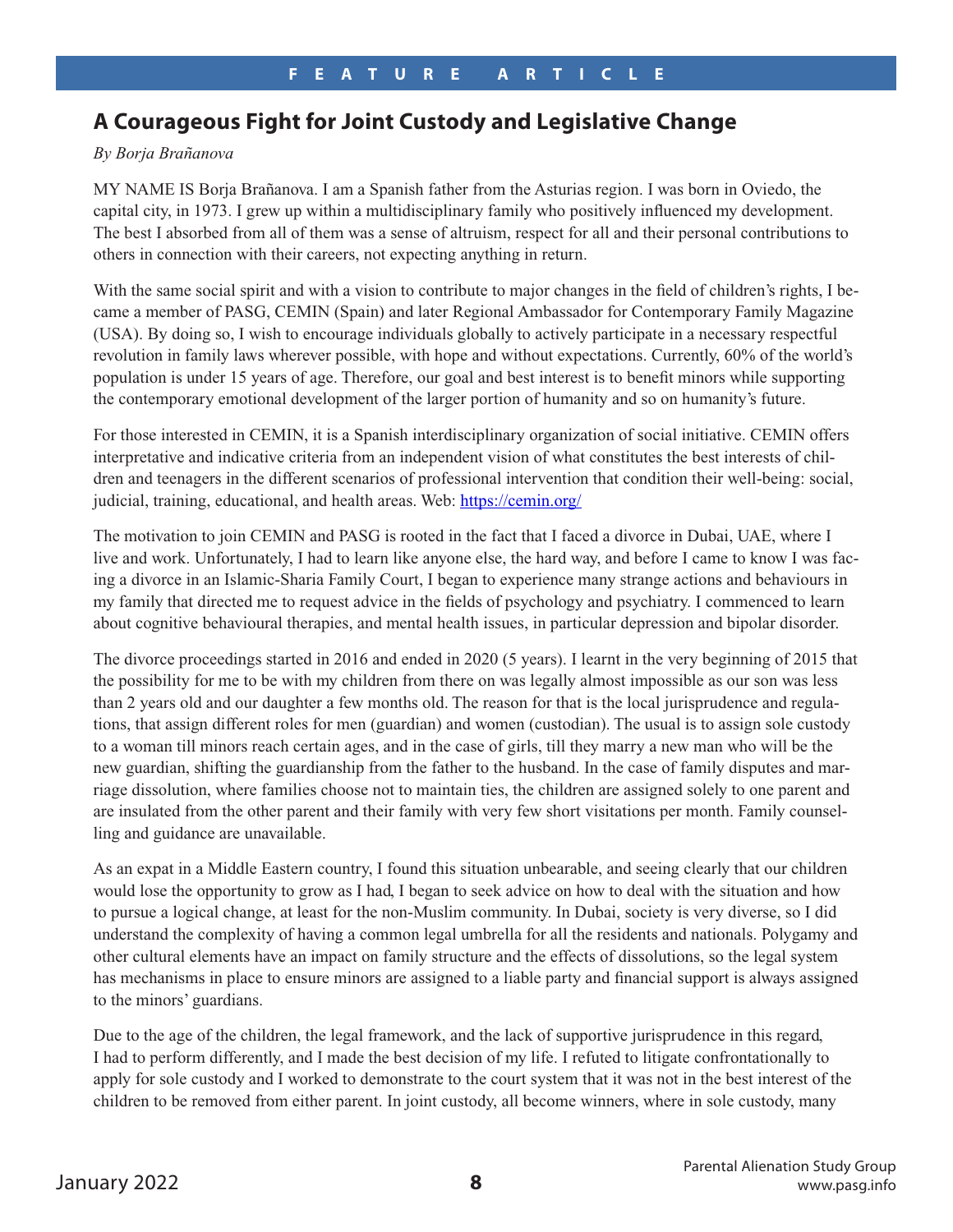losers arise and the most impacted are the children. When I took the stand to support my own descendants to be raised as I have been raised, I kept aside emotional elements and commenced to work out the case as if I was performing a professional project, being tactful to avoid offending local authorities.

I am a mining engineer specialized in energy and fuels by degree, however I never worked in the field. Professionally I have been working in managing projects and services for the last two decades and now I have entered the field of megaprojects. Luckily, I have interacted always with great interdisciplinary professionals that have also influenced my understanding. Furthermore, they showed me the path to pursue big achievements through long-term plans and to deal with complex pathways.

At the beginning of the case, I had to set a strategy, budget, and financing, so I decided to convert what I had on hand into resources to sustain a long-term litigation that I envisioned for 2-3 years assisted by a rationalized team. I always assumed that I needed to assemble the best possible team if I wanted to have a minimum chance of achieving anything, no matter how small it was. My motivation was the conviction that my children would benefit more from my presence in their lives than from me being just a financial supporter. Also, I found it evident that the court and authorities would never identify that there was a social issue by discriminating roles or assigning children to one parent only which is the standard procedure, if no one previously took the stand to substantiate all formally following precise legalisation procedures and referring to United Nations, International, European, Spanish, South African and UAE laws and procedural laws presented by senior professionals in their respective fields.

With a vison, mission, and strategy, I begun to research for outstanding professionals. It was not easy however after several months I got in touch with Isabel Winkels in Spain (a renowned expert in Spanish family law) and her associated Dr Flora Calvo (expert in private international law). They worked hard to submit the entire civil code from 1889, the Spanish Law explained and contemporary Jurisprudence in front of the Dubai Courts. Isabel always played the main role with regards to defending joint custody and through her other important team members gradually joined including Pilar Bueno a well-known family law attorney. Our main challenge was always to achieve submissions targets being fully compliant with legalisation processes passing through bar associations, ministries, embassies, and legal translations.

As the Sharia Court only functions in Arabic, I searched for a Dubai attorney, aiming for the best in town. After meeting several professionals and meeting him, I immediately knew he was perfect, so I asked him if he was willing to work on promoting a change beyond the standards, collaborating with an international team located overseas. He immediately accepted. Thus, I joined efforts with Mukthar Al Gharib, an outstanding professional in 2005 UAE Federal family law. We joined his entire team, a great group of people. Ahmed Al Rahoud (Syrian) was our main support in merging local and overseas information and presenting the case in an acceptable form and content in front of the Islamic judges. Mukhtar litigated as lead, representing the case with passion and courage. They both promoted a research book compiled by Ahmed "Provisions of custody in the Arabic and Foreign Laws" put together to show the main gaps between Middle East family laws and other internationally accepted family laws aiming to promote local changes in the UAE Federal Law and procedures either for locals or non-locals.

As our children are also South African nationals, we worked with Ferdi Herzenberg, an excellent family law professional. He added to the team other South African psychologists and multidisciplinary professionals to assist with demonstrating that child family laws in both nations pursue the same thing, the child's best interest, and so joint custody is the most preferred option.

In Spain, we also worked with Dr. Alvaro Rivera, a fantastic professional that supported us throughout the entire case with reports and risk assessments substantiating many aspects in the field of psychology and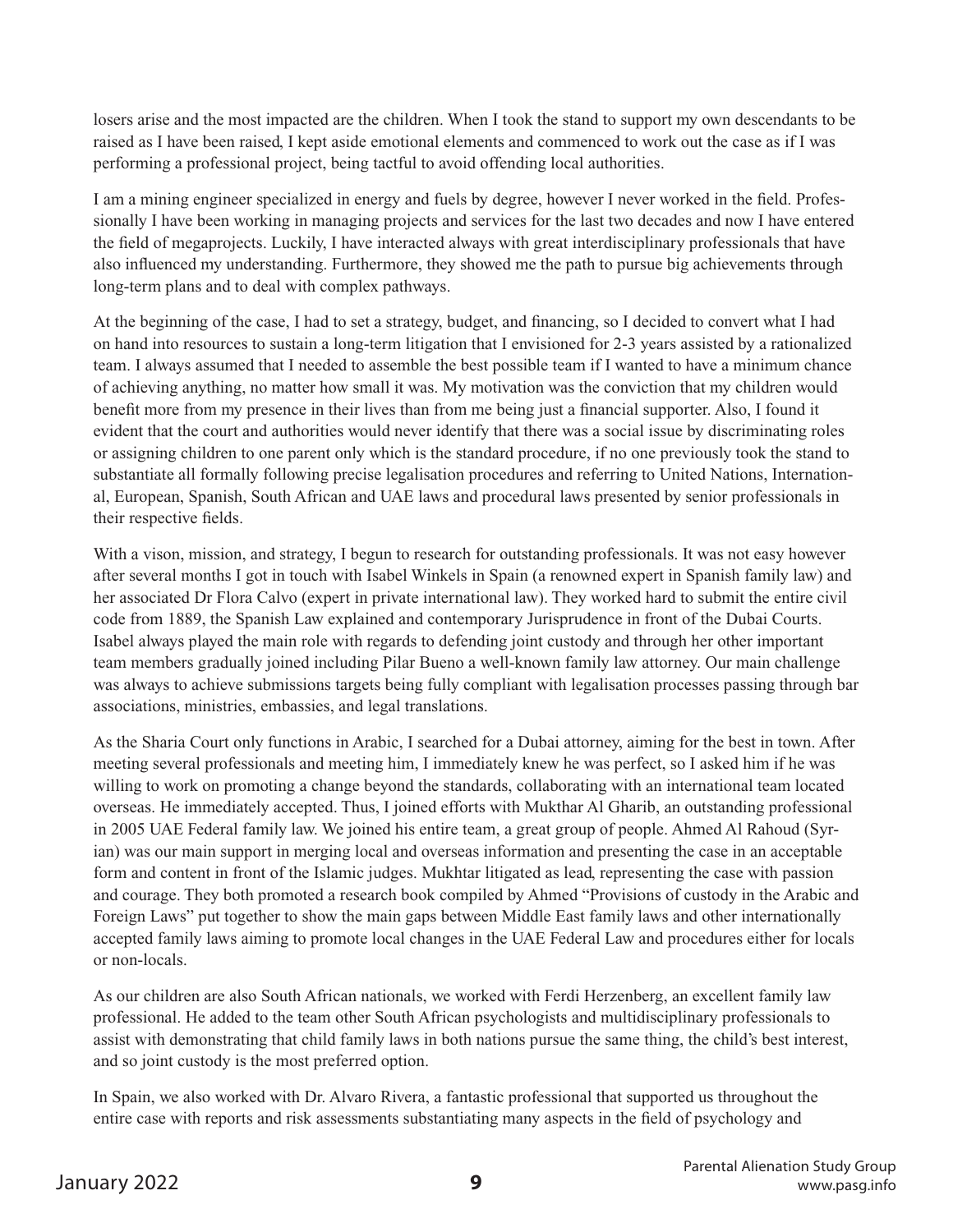psychiatry. Dr Rivera helped me to understand the many strange things that I was experiencing in the family before and during the proceedings. From this, I came to get in touch with another PASG member, Dr Jose Manuel Aguilar Blanco. Dr. Aguilar generously supported me, and as a result, I took the step with several Dubai psychologists and a great friend from France to request approval to establish the NGO named PASA (Parental Alienation Syndrome Association). Approval was granted, but only to provide social services and not to be a consulting or educating body for local authorities and entities related to children's affairs. Fortunately, Dubai Community Development Authority "CDA" Human Rights took the lead in performing this activity, and thus children's rights and all the precepts available in the UN convention on the child were listened to.

Returning to our case, we requested through UAE Federal Law the application of Spanish law and so we introduced gender equality, joint custody as per Spanish Constitution and Jurisprudence, South African Law to show a legal alignment with the children national laws, UN Convention of the Children and Wadeema, the UAE Law of the Children to explain in full children's best interests, plus many psychological and psychiatric reports showing issues with regards to emotional development. Additionally, we submitted many more documents to demonstrate the major interest of the father in raising the children in joint custody together with the mandatory defence in a conflicting litigation process. The UAE System follows a confrontation model to demonstrate culpability and damages to the divorcing party because divorce is not automatically granted. Our process started in 2016 and our divorced was granted in 2019.

The first instance judgement (April 2017) came out full of defects and due to a lack of jurisprudence in the UAE, sole custody was given to the mother and I was declared culpable. This decision boosted many alienation tactics and undermined my role as father. I became just a provider in front of the legal system. Fortunately, due to a dispute over the household usage and ownership, we remained living all together in separate rooms during all the proceedings giving me the opportunity to be near the children for the next four (4) years before we finally split and joint custody was granted. My commitment to be close to the children was visible in the hearings. The judges saw my strong commitment to stand still even under great pressure and with almost no possibility to succeed. We faced proceedings every week or every three weeks for more than 50 consecutive months of our lives.

The first instance ruling was strongly appealed by two very well-known Spanish supreme court judges Xavier O'Callaghan and Jose Almagro, plus international law attorneys and human rights attorneys. So, by joining the forces of a large multidisciplinary team together with the local team aligning the matters, we really called to attention the entire UAE judiciary system and leadership. The appealing judgment came out in November 2018.

#### **This was the first joint custody declared in a litigation procedure in an Islamic Sharia Court. This is an unprecedented historical decision.**

Fortunately, the Court of Appeals panel consisted of reasonable judges who declared joint custody and also decided a fair approach to child support. However, it was raised to cassation by the parties with different objectives, so the Court of Cassation issued an unprecedent Legal Doctrine that mixed the Appeal judgement with UAE Federal Law and issued a new judgement that exempted the mother from support obligations in full as it is standard in Sharia. The most significant event was the declaration of the joint custody as accepted after confirming that there was no clash with Islam, Sharia, and Prophet teachings, and so **became the first legal doctrine on the joint custody subject for Dubai and UAE**. Since then, joint custodies are accepted in Dubai.

The whole case became well known by the media and by the Spanish government. In 2018, the Court system accepted a petition by the mother to issue a travel ban and so the children could not travel to Spain with me. The Spanish Embassy was supportive and requested UAE MOFA to look into this as it was considered not rational to keep children insulated from their home country and ties due to cultural or Islamic legal effects.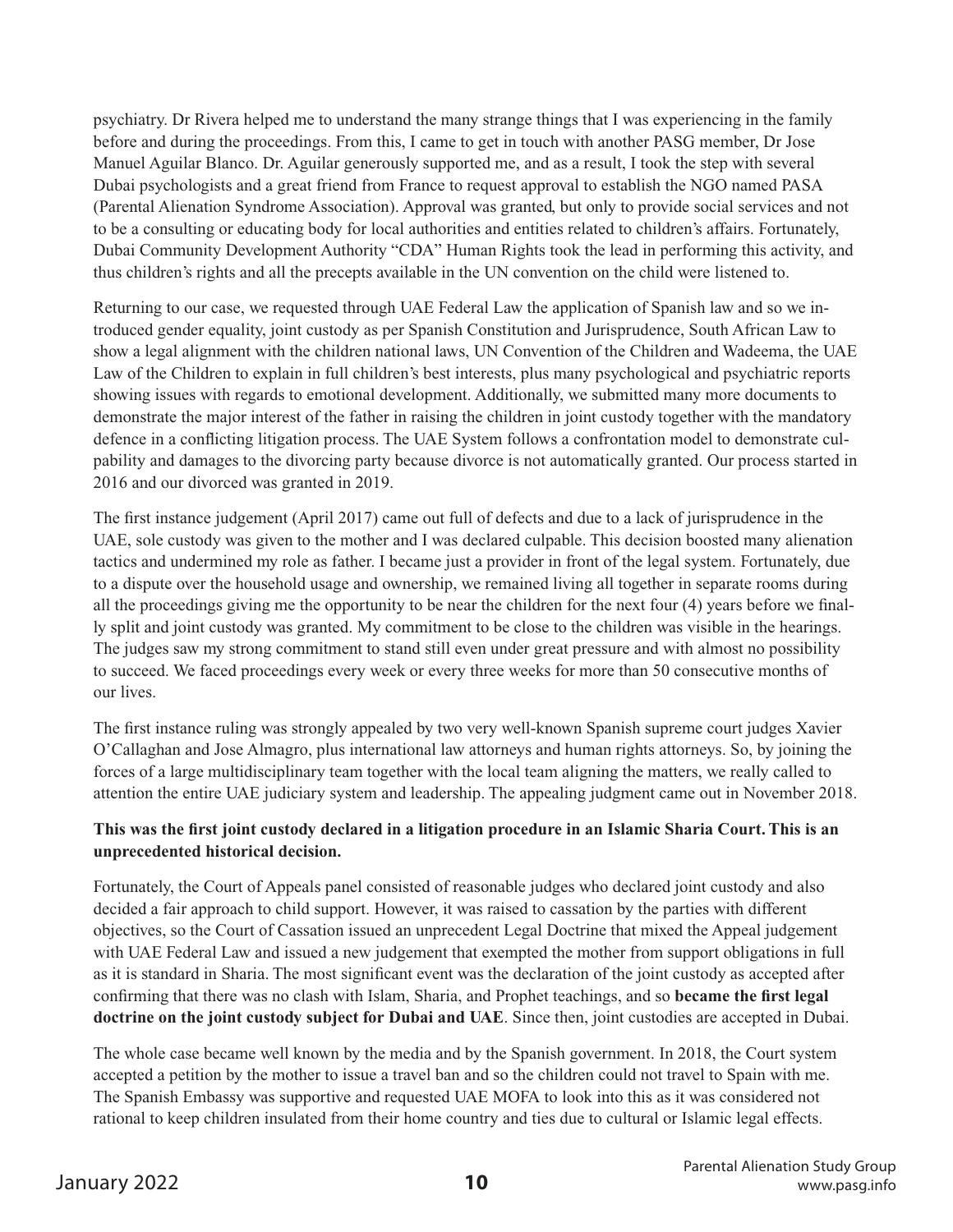Later in 2019, the whole case, the team, the immediate effects, and the potential positive future effects on children, was proposed for the Princess of Asturias nomination in the category of Concorde 2019 by CEMIN. That year the winner was the candidacy presented by the President of the European Union, the Polish city of Gdansk, "2019 Princess of Asturias Award for Concord." https://www.fpa.es/interactives/the-city-of-Gdansk

In 2021, Abu Dhabi has decided to go ahead with a very innovative family law for non-Muslim legalising joint custody.

My children and I are currently preparing our first visit to Spain this Christmas after following a Court procedure to temporarily lift the travel ban that will be reset after our return.



# **Find PASG on Facebook**

You can find PASG on Facebook at

**https://www.facebook.com/groups/ParentalAlienationStudyGroup/**

Visit our Facebook page, become a friend, and write a comment.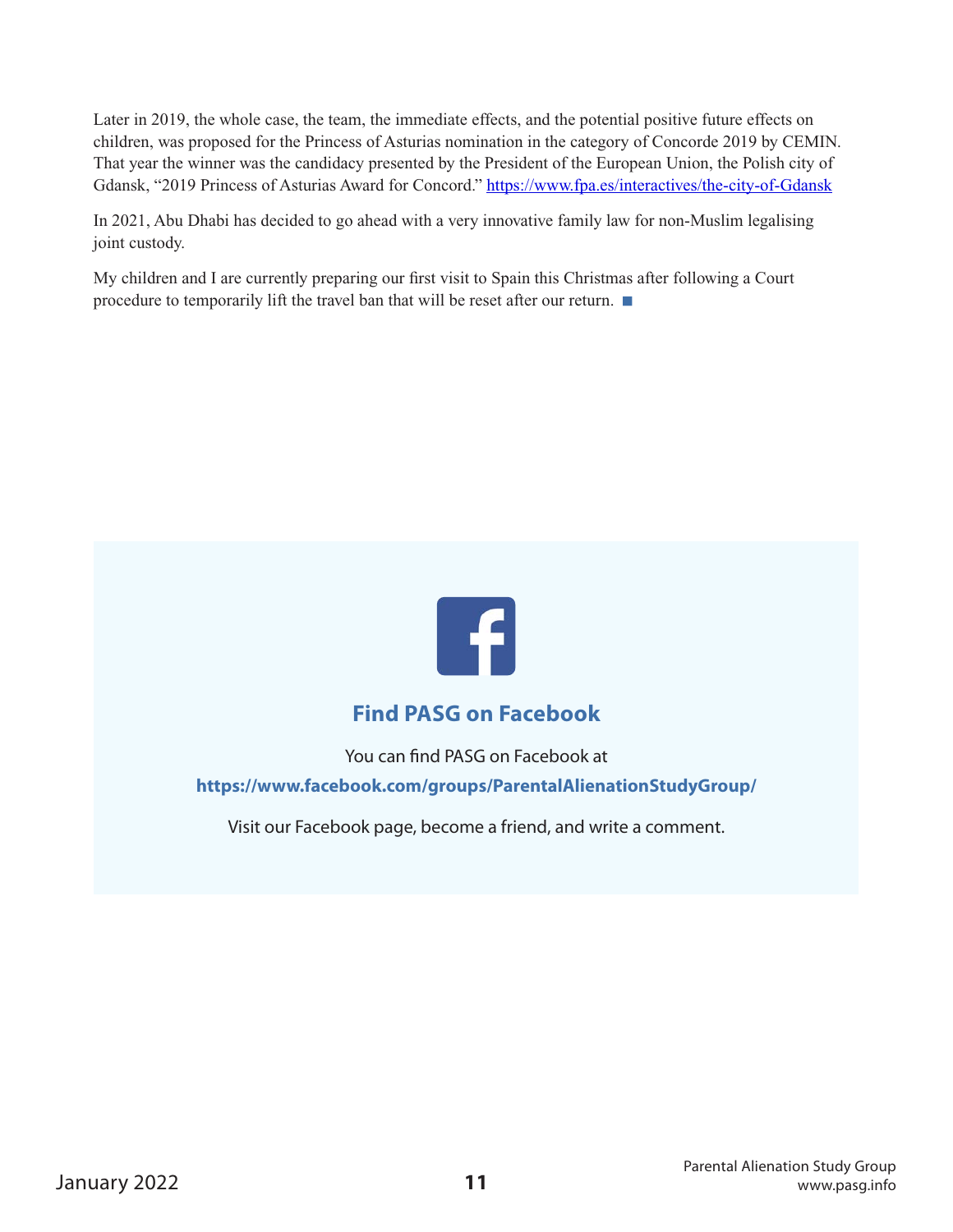## **News From Australia: Update from the Eeny Meeny Miney Mo Foundation**

*By Amanda Sillars and Mandy Matthewson*

PARENTAL ALIENATION AUSTRALIA, trading as the Eeny Meeny Miney Mo Foundation (EMMM) is a not-for-profit charity supporting people affected by parental alienation and raising awareness of it. For those of you unfamiliar with our organisation, I created a support group in 2014 while I was coming to terms with my own experience of being an alienated child and targeted parent. I was meeting with targeted parents worldwide who were in the same helpless situation, suffering in silence. In 2015, EMMM was incorporated, and I met Dr Mandy Matthewson who was conducting research into parental alienation. I was a parent that wanted to turn trauma into triumph by helping others recognise they were experiencing family violence instead of us all being swept under the mat. I knew we needed to educate people and do research here in Australia. Meeting Mandy helped us all validate that what was happening to each and every one of us was so wrong. Mandy never judged or ignored our pain as everyone else had done. Together, Mandy and I had the passion for making change and we were looking in the same direction. So, we formed a life saving partnership. You can read more about our collaboration [here.](https://www.linkedin.com/pulse/australian-researcher-steps-field-where-many-afraid-go-amanda-sillars/)

EMMM has changed lives, saved lives, and helped children and parents reunite. In 2016, after holding a poll in the EMMM support group, we decided Australia needed our own Parental Alienation Awareness Day because Parental Alienation International Awareness Day conflicts with our ANZAC Day. Aligned with Australia's Mental Health Week, our first official Parental Alienation Awareness Day in Australia (#PAADay) was launched on 12th October 2016. For more information, go [here](https://emmm.org.au/paaday).

In 2021, we launched our Change petition to have parental alienating behaviours to be recognised as child abuse and family violence. To support our petition, please go [here.](https://www.change.org/p/petition-for-parental-alienating-behaviours-as-child-abuse-and-family-violence)

We also:

- Provided support to 1230 people via the national online 24hr support group.
- Provided support to 2239 people via the global online 24hr support group.
- Provided support to 329 people via the New Zealand online support group.
- Provided approximately 3200 hours of individual phone counselling support.
- Delivered 28 online group support meetings.
- Delivered an 8 module webinar series for targeted parents.
- Engaged in international collaborations with online support and informational events for parents and practitioners.
- Provided Q&A events with other PA international organisations for targeted parents.
- Circulated the latest international evidence-based research on PA through Facebook and LinkedIn
- Raised \$11,400 in fundraising efforts.

In 2022, we have a new Board of Directors, and we have released our 2022-2024 Strategic Plan. To find out more, please go to **www.emmm.org.au** 

2022 will be another big year moving towards our vision for children to be free to love and spend time with both parents and for children to be free from child abuse and family violence including being manipulated by one parent to unjustifiably reject the other parent.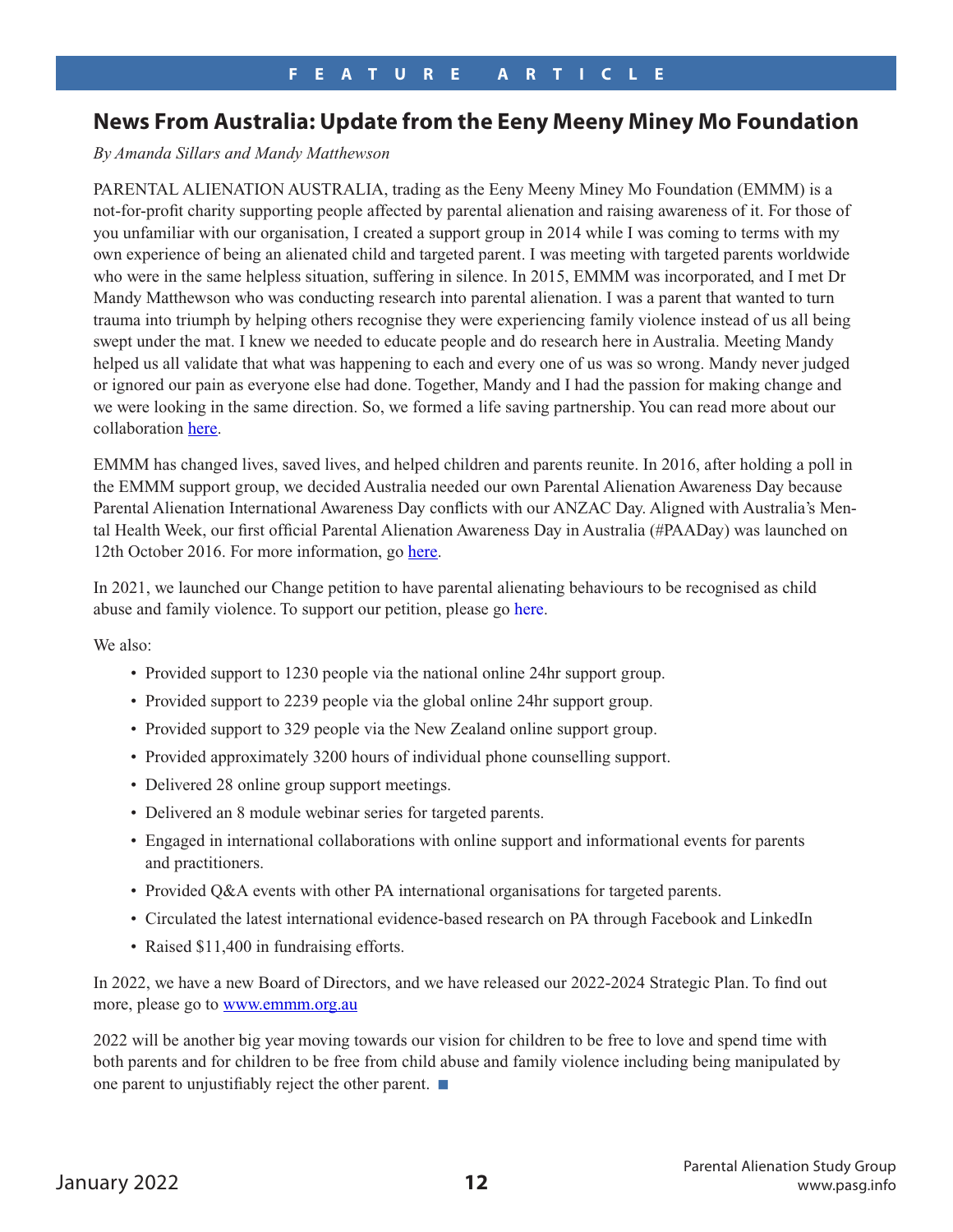# **ISNAF Offers Courage, Strength and Hope: International Support Network for Alienated Families**

*By Cindy Hirsch*

AS WE BEGIN THE NEW YEAR, we invite you to look at the progress that has been made in the parental alienation (PA) community. While we all know there is still a long journey ahead of us, it is important to be grateful for the accomplishments thus far.

As a support group ISNAF offers education, support, awareness and advocacy through the meetings and programs for targeted family members. We have worked with parents, grandparents, aunts, uncles, stepparents, and significant others since 2008.

I would like to take a moment to honor our founder Karen Lebow LMFT who passed away this October. She was alienated from three daughters. We are glad to report her youngest daughter was her caretaker the end of her life. It was her that contacted us to tell us of Karen's passing. ISNAF has invited her to tell her reunification story next year. If you would like to know more about Karen, please visit our [YouTube channel](https://www.youtube.com/channel/UCB6Fg26zQR78UbOCIR889VQ) where she tells the story of ISNAF and her alienation journey. ISNAF is forever grateful to Karen for all the work and support she offered families dealing with PA. I am personally grateful to have known her.

ISNAF has had the opportunity to work with thousands of parents dealing with PA. It is from firsthand knowledge in being targeted and reunited parents ourselves that we continue to develop our programs and services. All our services and programs focus on educating, healing, and empowering the targeted parent or family member while encouraging parents to treat their children with love, compassion, and dignity.

Through our monthly support meetings, we offer interactive conversations with others dealing with similar circumstances. It is in these meetings that parents begin to understand they are not alone. We use the mantra "You didn't Cause it, you can't Cure it and You can't Control it" which offers an easy-to-understand slogan for parents to remind themselves they are not the failure when the courts, therapists, teachers, DCF, police departments etc. do not understand what is happening to their children. Realizing they are not at fault, nor do they have power over this beast called PA helps get them to acceptance and stop the negative narratives and blaming themselves. It's bad enough the community at large blames them, they don't need to contribute to this type of psychological abuse for themselves. Once parents realize they are not alone their journey of healing begins.

This year we launched a series of "Professionals Speak" presentations from many of the most knowledgeable professionals in PA. This was well received and became a great educational forum with the ability to get questions answered from professionals. We look forward to our presentations next year. "Knowledge is power" is another slogan we use as we help parents get the information they need to manage their cases effectively and make important decisions.

Another tool ISNAF has created is a 137-page Handbook that has been distributed internationally for parents to understand everything they need to know about dealing with PA. The Handbook has served as a workbook for many to help their attorneys' families and friends understand their circumstances. Having the Handbook also validates the parents experience by having the published checklists, articles and white papers describing their experience helping them realize this is not unique to their family.

In 2019 ISNAF launched our PA Grief Program which we are most proud of. We have worked with over 150 parents to help them understand grief, work through their pain, and get to acceptance and forgiveness. It is in this program that we offer twenty-five coping tools to help parents deal with difficult emotions in a healthy manner. We have observed the greatest amount of growth for those dealing with the devastation of losing their children to PA through this program. In the program we empower parents to distinguish the difference between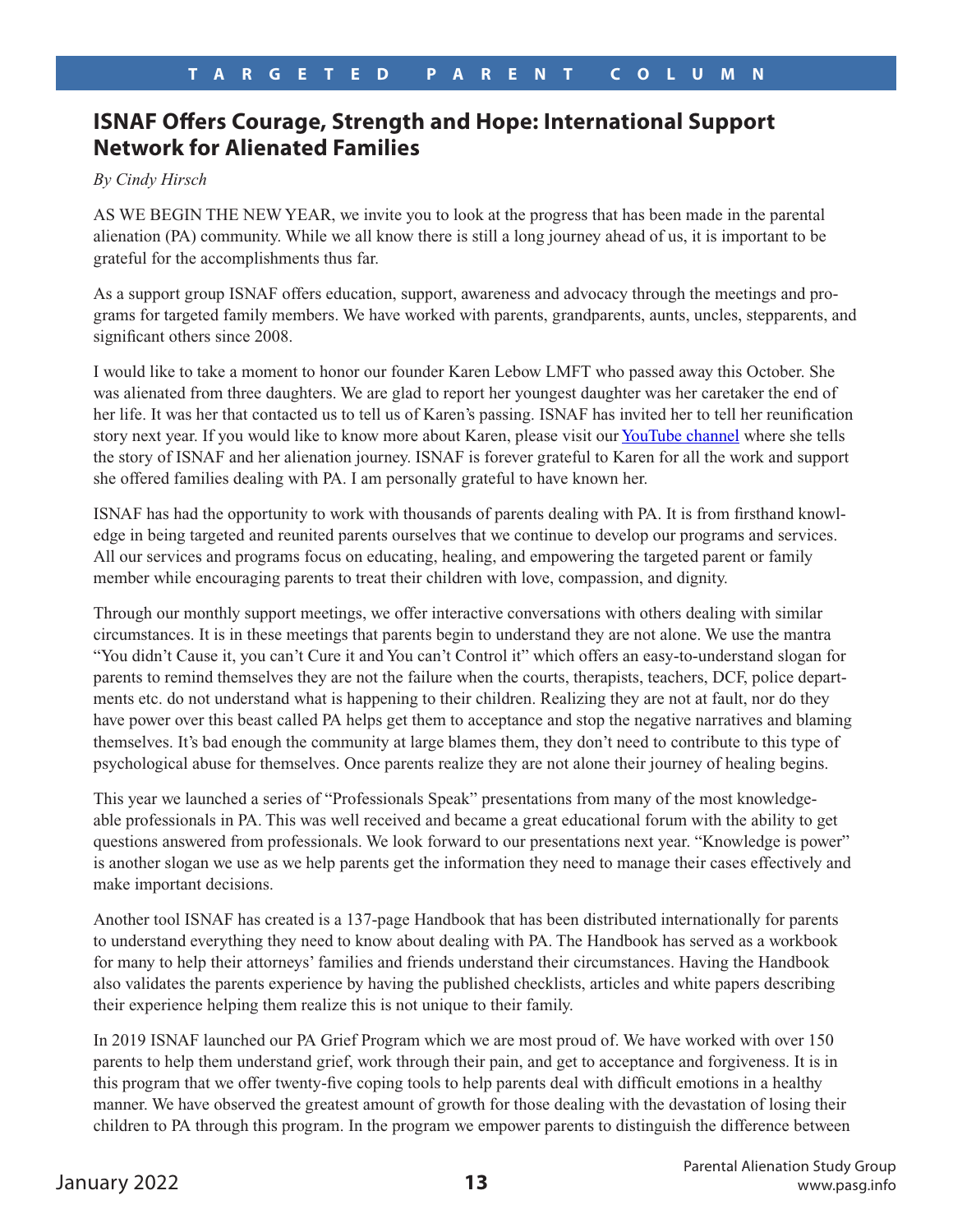pain and suffering which helps them minimize their own suffering. We discuss the importance of doing their work to heal from the pain of loss from PA to be available for their children to return into their lives. Our program discusses at length the impact of trauma on both the children and the targeted parent with the intention to help parents understand that the children too are in pain from the losses in their own lives. The end of the program works on creating possibilities for the future. A future with Love, Compassion and Dignity. Parents leave this program feeling empowered even with their PA circumstances.

After doing the Grief Program parents wanted to continue in the work and community of ISNAF so we developed PA Roundtables. These are designed to be done as a focus group with topics such as Reunification Strategies, Boundaries, Legal Strategies, Negotiation and Effective Communication Skills. We continue to listen to the needs of our participants and develop more topics that meet their needs. Parents have reunited with their children, learned tools for representing themselves in court, learned powerful negotiation techniques as well as several other important tools for navigating through their PA circumstances. The Roundtables are extremely popular as parents work closely with others over the course of four weeks with goals and objectives while supporting one another.

Another service offered this year is Parent Coaching. Due to popular demand, we now have one to one coaching session with parents regarding challenges they may be facing. Often they just need someone to help them understand the PA community so they can make educated decisions in their cases. In our coaching we have collaborated with parents in understanding their children's defiant behavior, dealing with their legal matters and the mental health community, while encouraging them to maintain their own wellbeing. After losing access to their children and not being understood in their communities, they begin the stages of grief and go into isolation. Helping empower parents is one of ISNAF's greatest accomplishments.

Finally, ISNAF has created a Judges Handbook throughout this year and will distribute it to Judges in 2022. There have been many professionals that have worked with ISNAF to help us develop the information and strategic distribution which will take place this year.

ISNAF looks forward to continuing to support families dealing with PA. May every alienated child find their way back to the families that love them. #Every child deserves to love BOTH parents. We invite you to visit our web site [isnaf.info,](https://isnaf.info/) follow us on [Facebook](https://www.facebook.com/parentalalienation.isnaf/) and [Instagram](https://www.instagram.com/isnaf.nonprofit/?hl=en).



# **You can earn money for PASG effortlessly.**

AmazonSmile is a simple, automatic way to support PASG every time you shop for your usual purchases on Amazon, at no cost to you. When you shop at https://org.amazon.com, you'll find the same prices, selection, and shopping experience as Amazon.com, with the bonus that Amazon will donate 0.5% of the purchase price from your eligible purchases to PASG.

**Place AmazonSmile permanently on your "Favorites Bar" for easy access.**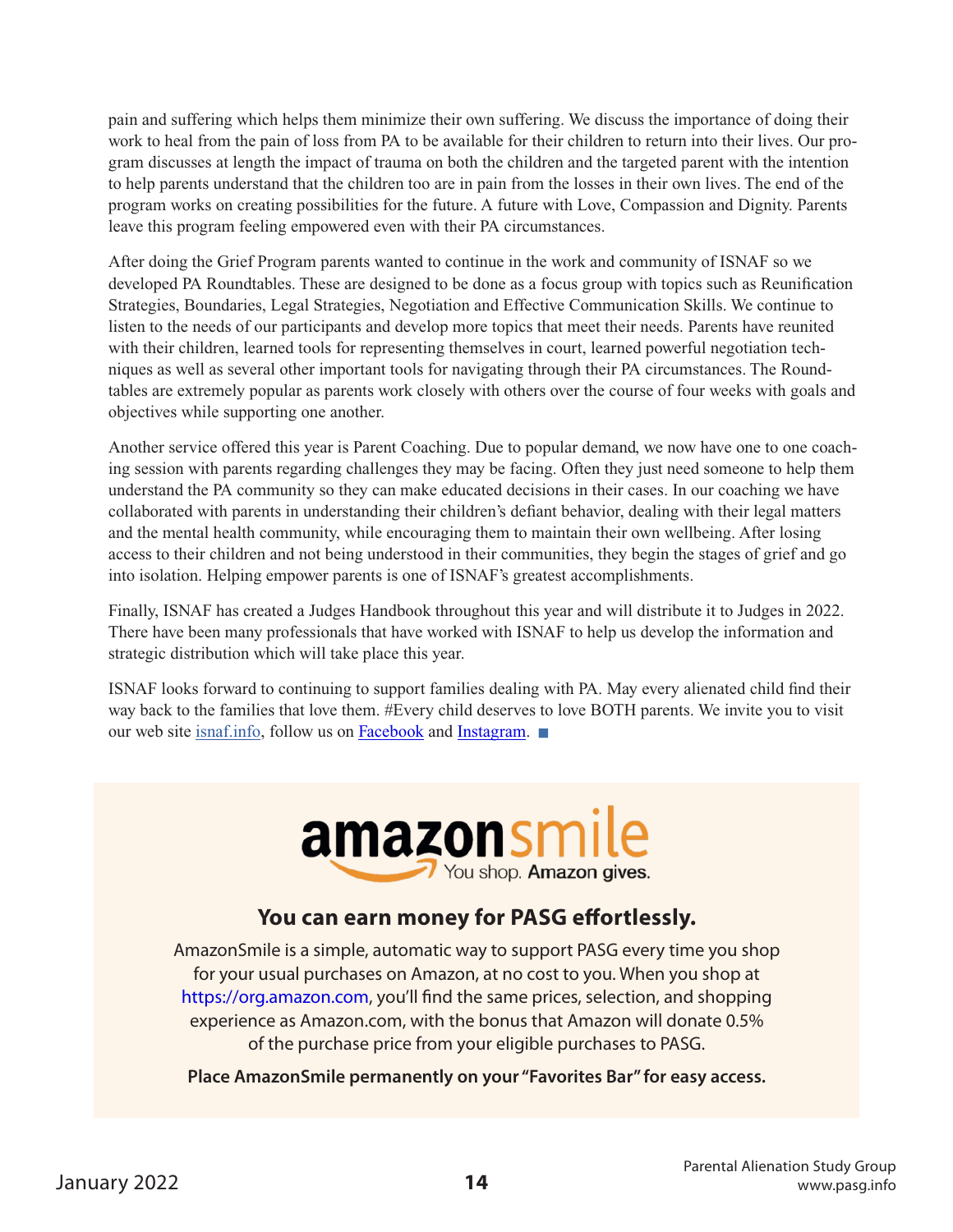#### *Compiled by Robert Ferrer, PASG Archivist*

IN THIS SECTION, ROBERT FERRER, PASG Archivist, provides citations and abstracts for recently published articles related to parental alienation. The citations are entered into the searchable [Parental Alienation Database,](https://ckm.vumc.org/pasg/citation-manager) also accessible from the [PASG website](https://pasg.info/). **Many citations will provide access to the full-text version of the article.** To have an article considered for this section, email Robert Ferrer at r-ferrer@illinois.edu

*Note from R. Ferrer:* The following articles are from critics who recycle familiar misinformation rhetoric regarding Parental Alienation. They associate allegations of Parental Alienation as the manipulations of child abusers and batterers to control their spouses and mislead the justice system.

## **REJECTING 'UNJUSTIFIED' REJECTION: WHY FAMILY COURTS SHOULD EXCLUDE PARENTAL ALIENATION EXPERTS**

#### **https://protect-au.mimecast.com/s/ECbhCjZryVCnGlOOjh5ov2c?domain=1drv.ms**

**By:** Alyssa G. Rao. Boston College Law Review. May 2021, Vol. 62 Issue 5, pgs. 1759-1796. 38p.

**Abstract:** Parental alienation is a controversial and disputed proposed mental disorder whereby children unjustifiably reject one parent because of the other parent's influence. One parent often raises parental alienation in family court when the other parent makes an accusation of domestic abuse. Despite appearing in the legal discourse, no professional organization officially recognizes either parental alienation or the related concept of parental alienation syndrome, the original anti-feminist theory from which parental alienation derives. Domestic violence advocates staunchly criticize both "disorders" because the theories can undercut legitimate and concerning abuse allegations. Nonetheless, courts invite such experts into the courtroom to aid in making custody determinations. This Note argues that parental alienation expert testimony does not meet state evidentiary standards for admissibility. This Note also suggests that courts should be cautious when considering abuse allegations, as the consequences of a mistaken court decision can be dangerous for children and survivors of domestic violence.

**Subjects:** Parental alienation syndrome; Syndromes in children; Family law courts; Domestic violence; Legal status of children

# **Obey the justice system or protect children? The moral dilemma posed by false parental alienation syndrome**

#### **https://protect-au.mimecast.com/s/JG5ECk8vzVfOXYwwnT9TqYd?domain=1drv.ms**

**By:** Miguel Clemente and Dolores Padilla-Racero. Children and Youth Services Review 120 (Jan. 2021) 105728, pgs. 1-11, 11p. DOI: 10.1016/j.childyouth.2020.105728

**Abstract:** This work focuses on the ethical dilemma involving whether to defend children and obey the law when a judge determines that a parent should deliver the child to the other parent although the parent is aware that the child is being abused by the other parent, which could not be determined by the justice system. A study was conducted based on the Milgram Experiment regarding obedience to authority. The participants comprised 480 adult mothers who had not experienced having had custody of their children revoked by the justice system. An ad hoc questionnaire was created to gather socio-demographic data to present a fictitious situation extracted from real legal cases in which a mother's custody of her daughter was revoked, and the SCL-90-R scale. The results demonstrate how women who are separated from their children display the same behavior that would be displayed by any mother defending her children. Milgram's paradigm of Obedience to Authority (OTA) would not work, and the results are more consistent with the so-called Relationship Condition. Taking children away from their mothers causes serious psychological damage and unscientific theories should not be used to address child abuse.

**Subjects:** Child abuse; Child protection; Milgram paradigm; Moral dilemmas; Parental alienation; Parental Alienation Syndrome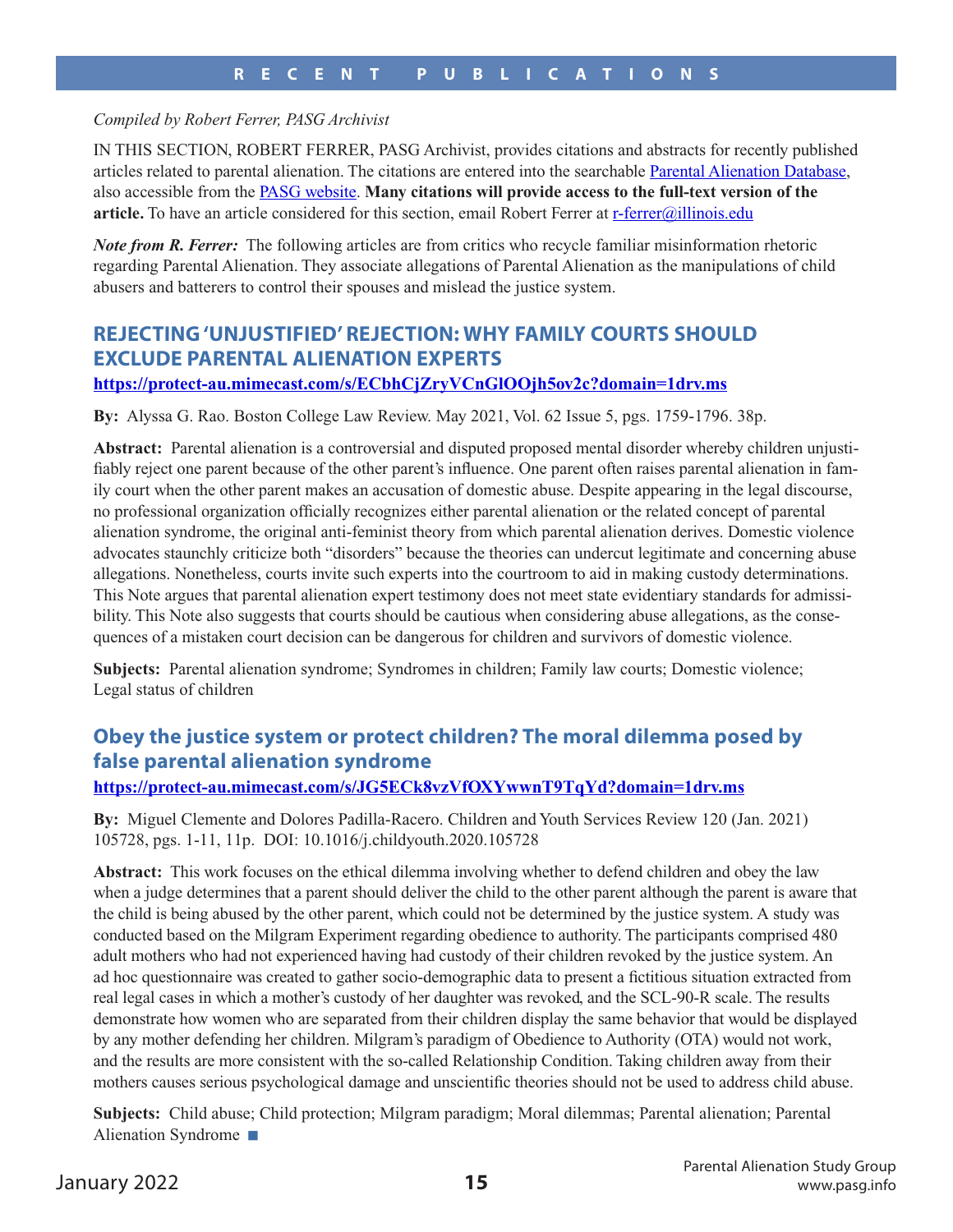# **Contact Information for PASG Officers and PAI Editors**

#### **Mailing Address**

1313 Twenty-First Avenue South 209 Oxford House Nashville, TN 37232, USA

#### **Board of Directors**

William Bernet, M.D., President Nashville, Tennessee, USA william.bernet@vumc.org

Amy J. L. Baker, Ph.D., Secretary New York, New York, USA amyjlbaker@aol.com

Phillip Hendrix, M.A., M.B.A., Treasurer Castle Rock, Colorado, USA info@covenantcounselors.com

J. Michael Bone, Ph.D. Winter Park, Florida, USA michael@jmichaelbone.com

Sietske Dijkstra, Ph.D. Utrecht, The Netherlands fran.dijkstra@gmail.com

Jennifer Harman, Ph.D. Fort Collins, Colorado, USA Jennifer.Harman@ColoState.edu

Lena Hellblom Sjögren, Ph.D. Siljansnäs, Sweden mail@testimonia.se

Ashish S. Joshi, L.L.M. Ann Arbor, Michigan, USA a.joshi@joshiattorneys.com

Abe Worenklein, Ph.D. Montreal, Canada abew@videotron.ca

**Editor-in-Chief** Mandy Matthewson, Ph.D. Hobart, Tasmania, Australia mandy.matthewson@utas.edu.au

#### **Managing Editor**

Amanda Sillars Brisbane, Queensland, Australia amanda.sillars@emmm.org.au

#### **Column Editors**

Cindy Hirsch Editor: Targeted Parents' Column California, USA clhcindy@aim.com

Mary Alvarez, Ph.D. Editor: Interventions Column Texas, USA dralvarez@resetting-the-family.com

Chris Turner Editor: Interventions Column Texas, USA cturner@resetting-the-family.com

Brian Ludmer Editor: Legal Column Toronto, Canada Brian@ludmerlaw.com

#### **Book Review Editor**

Abe Worenklein, Ph.D. Montreal, Canada abew@videotron.ca

#### **Events Editor**

Vivian Arber, M.P.S., P.M.P. Los Angeles, California, USA Adr4solutions@gmail.com

#### **PASG Archivist**

Robert Ferrer Urbana, Illinois, USA r-ferrer@illinois.edu